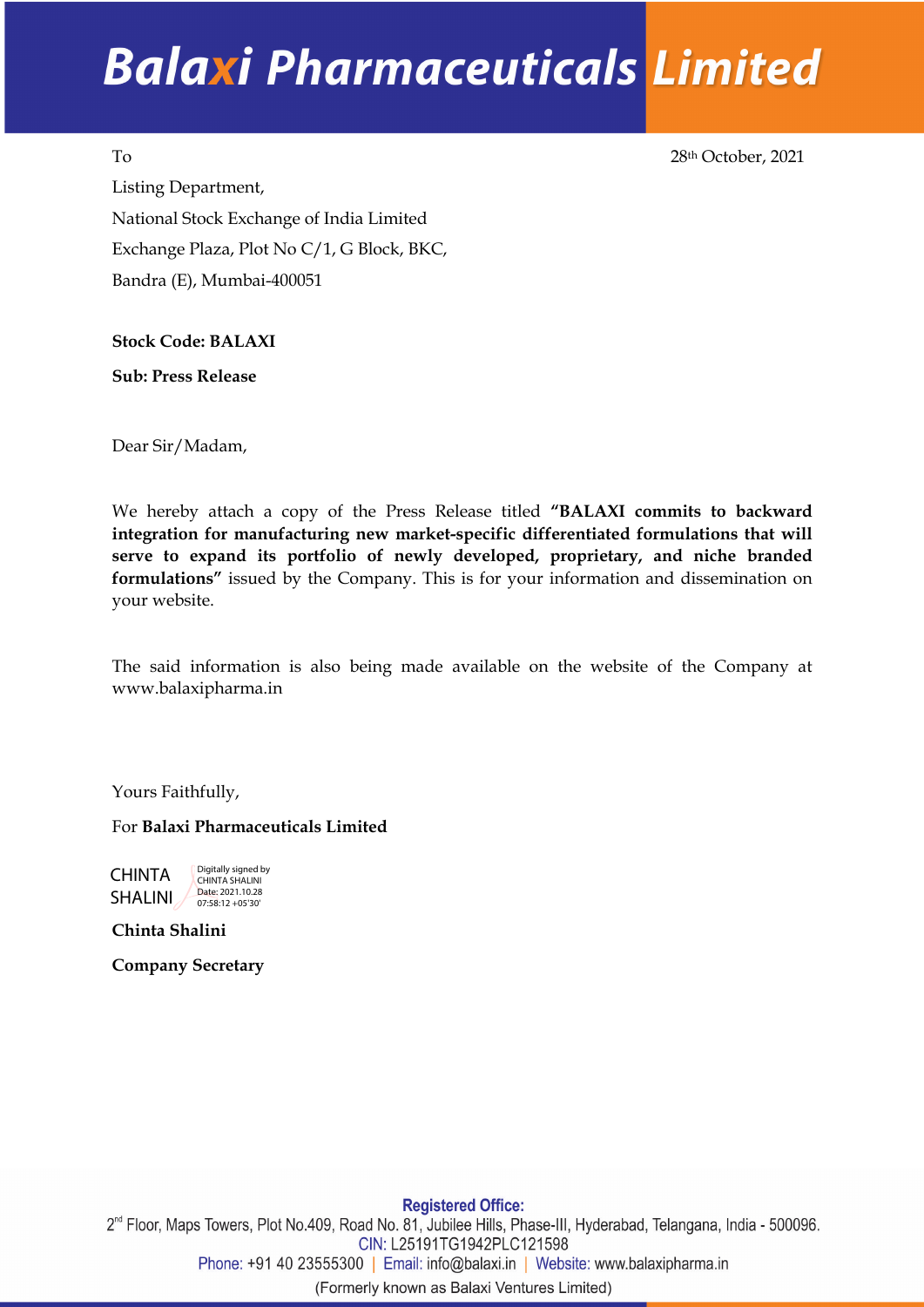**28th October, 2021**

## BALAXI commits to backward integration for manufacturing new market-specific differentiated formulations that will serve to expand its portfolio of newly developed, proprietary, and niche branded formulations

**Thursday, 28 October 2021, Hyderabad:** Balaxi has developed a strategy to expand its portfolio of proprietary and niche branded formulations based on the experience that it has gained in the last two years in the Latin American markets. It has decided to invest in establishing in-house capabilities for researching, developing and manufacturing differentiated formulations in these markets with innovative delivery systems. The Company intends to seek Board approvals to acquire 3-5 acres of land to establish its first manufacturing location near Hyderabad, in the Pharma SEZ, Jadcherla, Telangana. It intends to establish a greenfield WHO-GMP/PICS certified manufacturing facility. This facility will be specifically focusing on expanding the portfolio of differentiated branded formulations.

The fundamental USP of Balaxi Pharmaceuticals Limited is its capability in anchoring itself and flourishing within frontier markets. Today, the population of frontier markets account for approximately one-third of the world's population and includes several fast-growing economies. To excel in these markets, Balaxi has proven abilities to de-risk its forays through its deep understanding of the demand dynamics and nuances of the local population; a strong appreciation and compliance of local regulatory frameworks; a persistent approach to building brand recall; a vast portfolio of branded and generic drugs, through its capital efficient IP-centric business model.

"We intend to leverage our deep understanding of our various local frontier markets, to develop and match market-specific products that will expand our valueadded portfolio of generic products. The primary objective of this backward integration is to develop and expand our portfolio of differentiated products that will be IP protected under our own manufacturing facilities, and give us full control of the development process. We will also have the freedom and flexibility of scaling our dedicated manufacturing capacity, as the demand for these new products enlarge. In the meantime, our asset light manufacturing model continues to serve us well and our relationships with existing global supply chain partners will persistently deepen organically as our overall volumes for generics grow," explained Mr. Ashish Maheshwari, Chairman & Managing Director of Balaxi Pharmaceuticals Limited.